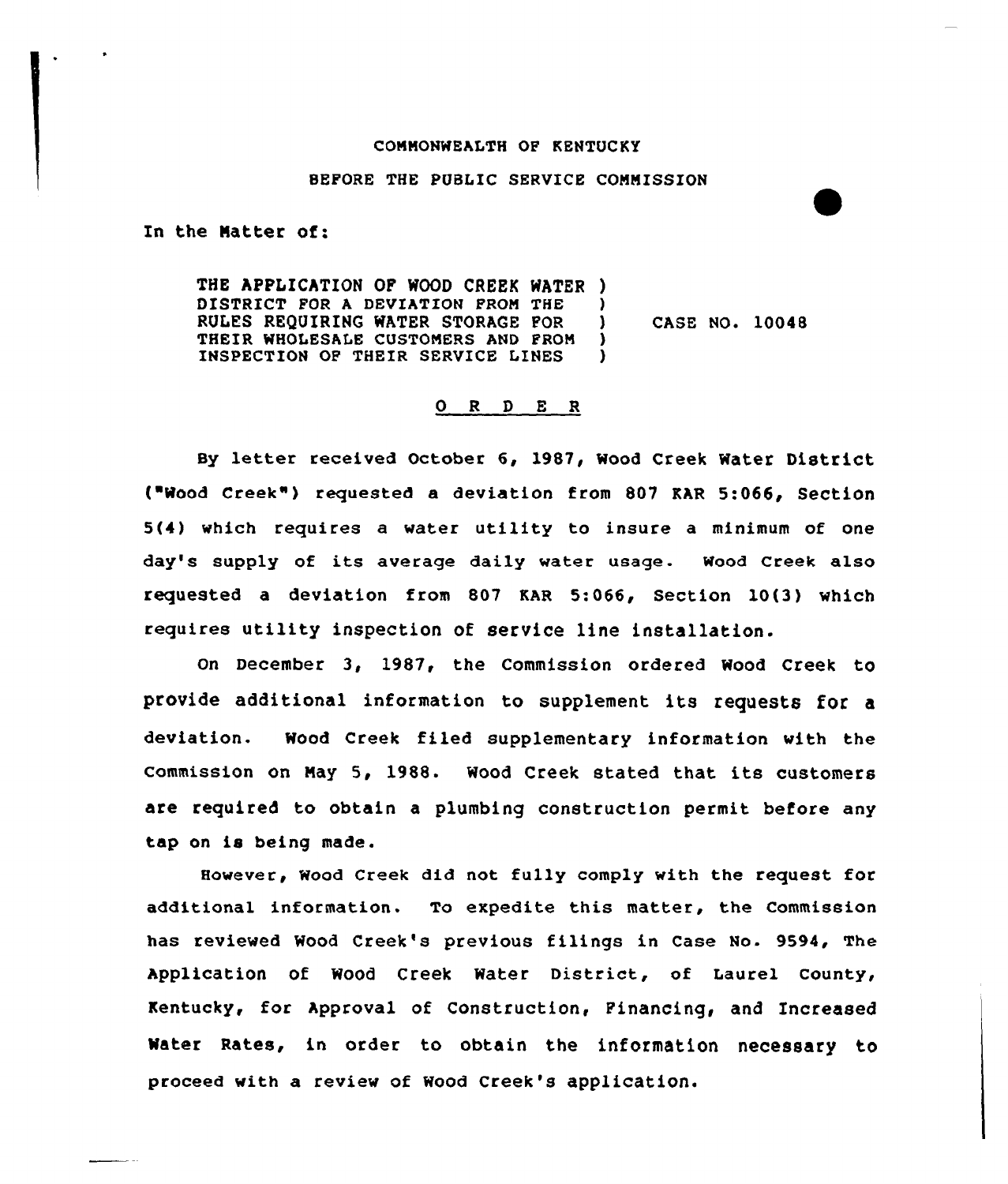The Commission, having reviewed the evidence of record and being advised, is of the opinion and finds that:

1. The Kentucky Department of Housing, Building and Construction, in accordance with KRS 318.134, requires that a permit be obtained for the installation of customers' service lines.

2. State plumbing inspectors of the Department of Housing, Building and Construction, in accordance with KRS 318.134, make inspections of customers' service lines, except for those installations made for farmsteads or those installations under the )urisdiction of local government inspectors.

3. Excluding those customers service lines that are not inspected by state plumbing inspectors per KRS 318.134 or local government plumbing inspectors per KRS 318.140, Wood Creek's requested deviation from the requirements of 807 KAR 5:066, Section 10(3) should be granted.

4. Wood Creek is in the process of seeking additional funds from Parmers Home Administration for construction of additional storage facilities. Because of the time needed to plan, finance, and implement <sup>a</sup> program to increase its water storage facilities, Wood Creek should be granted a deviation from 807 KAR 5:066, Section 5(4) until September 1, 1991 to bring it within compliance of the Commission's water storage requirements.

IT IS THEREFORE ORDERED that:

l. Wood Creek's request for <sup>a</sup> deviation from <sup>807</sup> KAR 5:066/ Section 10(3) for those service lines inspected by state or local pLumbing inspectors under KRS 318 be and it hereby is granted.

 $-2-$